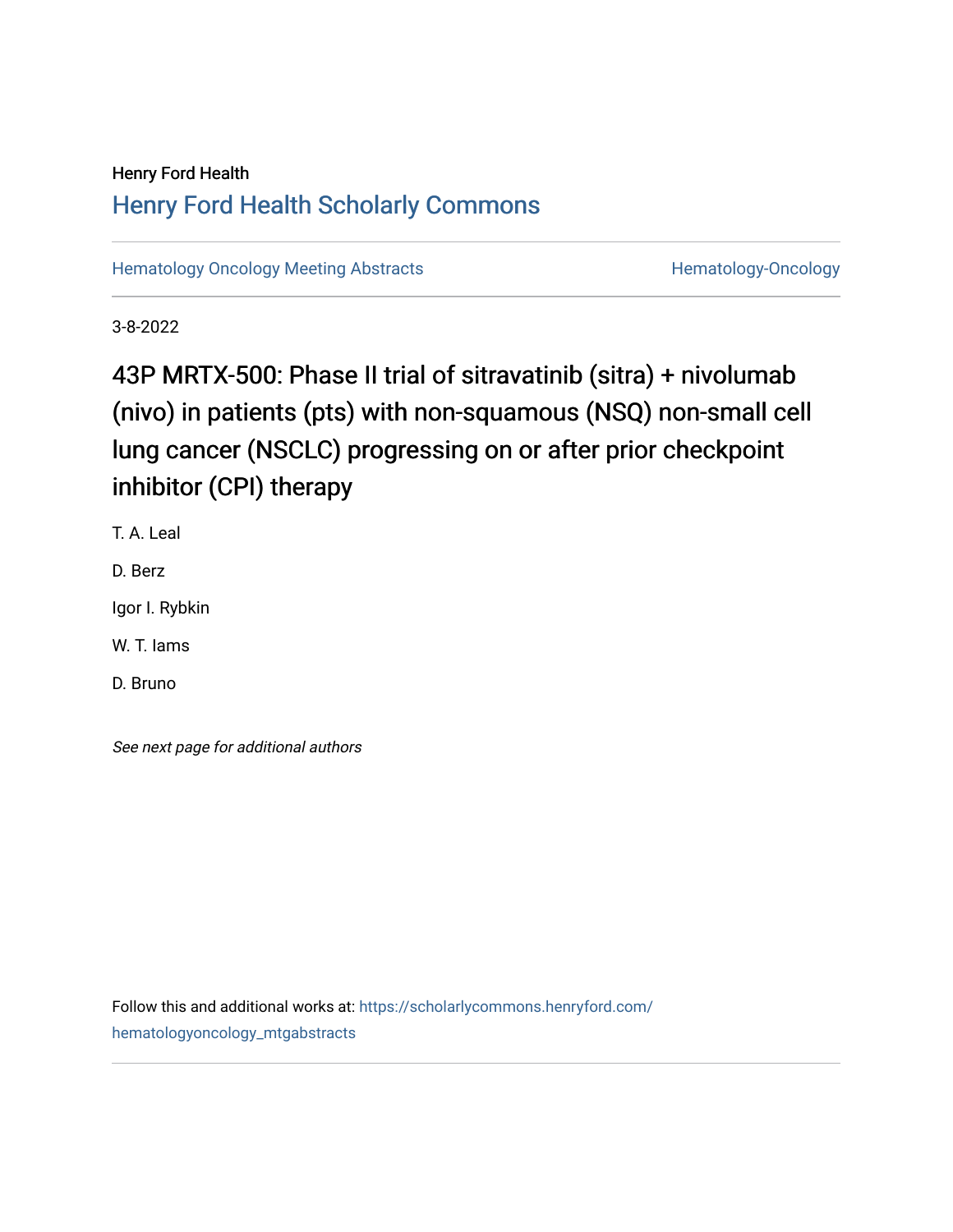## Authors

T. A. Leal, D. Berz, Igor I. Rybkin, W. T. Iams, D. Bruno, C. Blakely, A. Spira, M. Patel, D. M. Waterhouse, D. Richards, A. Pham, R. Jotte, E. B. Garon, D. S. Hong, R. Shazer, X. Yan, L. Latven, and K. He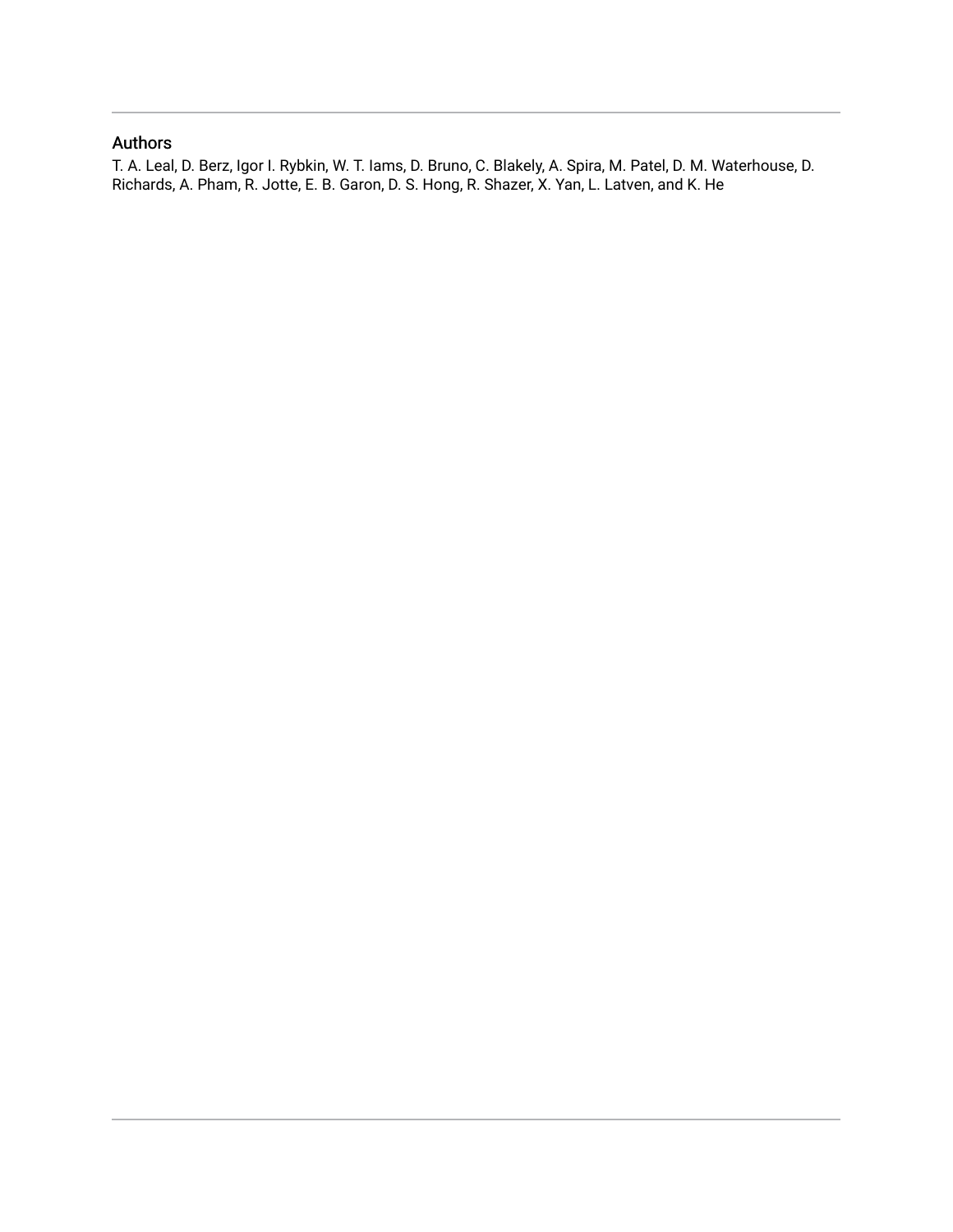polyploidy. A potent and potentially broad single agent activity was observed in models of human cancer.

Methods: Radiometric kinase assays, target residency surface plasmon resonance and crystal violet/YO-PRO proliferation assays were used. Phospho-TTK was measured by immunoblotting, SAC integrity by immuno-precipitation/-fluorescence and mitotic progression by flow cytometry. Nude mice bearing triple-negative breast cancer (TNBC) xenografts were treated with IV BAL0891 weekly/twice-weekly; drug levels and TTK target occupancy were evaluated using LC-MS/MS.

Results: In vitro, BAL0891 showed dual activity on TTK and PLK1 with prolonged TTK and transient PLK1 target residency; the former was also observed in tumor cells. Consistent with a dominant TTK-targeting activity, BAL0891 treatment potentiated aberrant mitotic exit and increased ploidy in HT29 tumor cells. Evaluation of effects on SAC formation and accumulation at the KT, including comparison with TTK- and PLK1-specific inhibitors at GI50 concentrations, suggested that both BAL0891 targets contribute to rapid SAC deregulation. An in vitro anti-proliferative screen indicated a broad anti-cancer potential (low nM GI50s) with >5uM GI50s on non-immortalized cells. Intermittent IV BAL0891 dosing was well-tolerated with potent anti-tumor activity in TNBC models, and regressions and pathological cures in some. Tumor TTK drug occupancy for up to one week was consistent with the efficacy of intermittent dosing schedules.

Conclusions: BAL0891 is a novel, dual TTK/PLK1 mitotic checkpoint inhibitor. In tumor cells, a prolonged effect on TTK combined with a transient effect on PLK1 contributes to rapid SAC disruption and aberrant mitotic exit, associated with potent single agent activity in mouse models of human cancer.

Legal entity responsible for the study: Basilea Pharmaceutica International Ltd. and NTRC B.V.

Funding: Basilea Pharmaceutica International Ltd. and NTRC B.V.

Disclosure: H.A. Lane, K. Litherland, F. Bachmann, P. McSheehy, L. Kellenberger: Financial Interests, Personal, Full or part-time Employment: Basilea Pharmaceutica Int Ltd; Financial Interests, Personal, Stocks/Shares: Basilea Pharmaceutica Int Ltd. E. Zanini, N. Forster-Gross, L. Bury, A. Groner, M. Roceri, K. Burger: Financial Interests, Personal, Full or part-time Employment: Basilea Pharmaceutica Int Ltd. N. Willemsem-Seegers, J. De Man: Financial Interests, Personal, Full or part-time Employ-ment: NTRC B.V; Financial Interests, Personal, Other, Research funding from Basilea: NTRC B.V. D. Vu-Pham, W. Van Riel: Financial Interests, Personal, Full or part-time Employment: NTRC B.V; Financial Interests, Personal, Other, Research funding from Basilea: NTRC B.V. G. Zaman, R. Buijsman: Financial Interests, Personal, Full or part-time Employment: NTRC B.V; Financial Interests, Personal, Stocks/ Shares: NTRC B.V; Financial Interests, Personal, Other, Research funding from Basilea: NTRC B.V.

https://doi.org/[10.1016/j.annonc.2022.01.051](https://doi.org/10.1016/j.annonc.2022.01.051)

#### 43P MRTX-500: Phase II trial of sitravatinib (sitra) + nivolumab (nivo) in patients (pts) with non-squamous (NSQ) non-small cell lung cancer (NSCLC) progressing on or after prior checkpoint inhibitor (CPI) therapy

T.A. Leal<sup>[1](#page-2-0)</sup>, D. Berz<sup>[2](#page-2-0)</sup>, I. Rybkin<sup>[3](#page-2-1)</sup>, W.T. Iams<sup>[4](#page-2-2)</sup>, D. Bruno<sup>[5](#page-2-3)</sup>, C. Blakely<sup>[6](#page-2-4)</sup>, A. Spira<sup>7</sup>, M. Patel<sup>[8](#page-2-5)</sup>, D.M. Waterhouse<sup>9</sup>, D. Richards<sup>[10](#page-2-6)</sup>, A. Pham<sup>11</sup>, R. Jotte<sup>[12](#page-2-8)</sup>, E.B. Garon<sup>13</sup>, D.S. Hong<sup>14</sup>,<br>R. Shazer<sup>15</sup>, X. Yan<sup>16</sup>, L. Latven<sup>[17](#page-2-13)</sup>, K. He<sup>18</sup>

<span id="page-2-7"></span><span id="page-2-6"></span><span id="page-2-5"></span><span id="page-2-4"></span><span id="page-2-3"></span><span id="page-2-2"></span><span id="page-2-1"></span><span id="page-2-0"></span><sup>1</sup>Hematology/Oncology, Emory University, Atlanta, GA, USA; <sup>2</sup>Cellular Therapeutics, Beverly Hills Cancer Center, Beverly Hills, CA, USA; <sup>3</sup>Hematology/Oncology, Henry Ford Cancer Institute, Detroit, MI, USA; <sup>4</sup>Hematology/Oncology, Vanderbilt-Ingram, Nashville, TN, USA; <sup>5</sup>Hematology/Oncology, University Hospitals Seidman Cancer Center, Cleveland, OH, USA; <sup>6</sup>Medicine, University of California San Francisco, San Francisco, CA, USA; <sup>7</sup>Research Institute, Virginia Cancer Specialist, Fairfax, VA, USA; <sup>8</sup>Hematology, Oncology and Transplantation, University of Minnesota Masonic Cancer Center, Minneapolis, MN, USA; <sup>9</sup>Hematology/Oncology, OHC, Cincinnati, OH, USA; <sup>10</sup>Hematology/Oncology, Texas Oncology-Tyler Medical Records Coordinator, Tyler, TX, USA; 11 Oncology, Northwest Cancer Specialists, Portland, OR, USA; <sup>12</sup>Oncology, Rocky<br>Mountain Cancer Center, US Oncology Research, Denver, CO, USA; <sup>13</sup>Medicine; Division of Heme/Onc, UCLA Hematology/Oncology Santa Monica, Santa Monica, CA, USA;<br><sup>14</sup>Oncology, MD Anderson Cancer Center, The University of Texas, Houston, TX, USA;<br><sup>15</sup>Oncology, TRACON Pharmaceuticals, San Diego, CA, USA; <sup>16</sup>C Diego, CA, USA; <sup>18</sup>Oncology, Comprehensive Cancer Center, The Ohio State University, Columbus, OH, USA

<span id="page-2-14"></span><span id="page-2-13"></span><span id="page-2-12"></span><span id="page-2-11"></span><span id="page-2-10"></span><span id="page-2-9"></span><span id="page-2-8"></span>Background: Therapy with CPI has improved OS in a subset of pts with NSCLC. Mechanisms of CPI resistance, however, have been described, including an immunosuppressive tumor microenvironment (TME), which may recruit immunosuppressive myeloid-derived suppressor cells (MDSCs), regulatory T cells (Tregs), and M2-polarized macrophages in the TME. Sitra, a spectrum-selective TKI targeting TAM (Tyro3/Axl/MerTK) receptors and VEGFR2, reduces the number of MDSCs and Tregs and increases the M1/M2-polarized macrophage ratio. It is hypothesized to overcome an immunosuppressive TME and augment antitumor immune responses.

Methods: MRTX-500 (NCT02954991) is a phase II study evaluating sitra (120 mg QD) + nivo (Q2W or Q4W) in pts with NSQ NSCLC who have progressed on or after treatment, with a CPI-based regimen (anti-PD1/PD-L1) and/or platinum doublet chemotherapy. The primary endpoint is ORR per RECIST 1.1. Secondary endpoints include OS, PFS, and safety. We report updated efficacy data for pts with NSCLC with PCB (prior clinical benefit; CR, PR, or SD  $\geq$  12 weeks) from a CPI who were treated with sitra + nivo as either 2L or 3L therapy.

Results: As of 17 October 2020, 68 pts with PCB (57% female; median age, 66 years; ECOG PS 0/1/2, 27%/66%/7%) were treated. Median follow-up was 28 months, median OS was 15 months (95% CI 9.3, 21.1),1- and 2-year OS rates were 56% and 32%, respectively. Median PFS was 6 months, and ORR was 16% (11/68), including 2 CRs. Median duration of response was 13 months. In all CPI-experienced pts evaluable for safety ( $n=124$ ), treatment related adverse events (TRAEs) occurred in 91% of pts, with Gr 3/4 TRAEs occurring in 60% of pts. The most common ( $\geq$ 10%) Gr 3/4 TRAEs were hypertension and diarrhea. There were no Gr 5 TRAEs. Discontinuation rates for sitra and nivo due to any AE were 30% and 27%, respectively.

Conclusions: Sitra + nivo demonstrated antitumor activity and encouraging OS compared to historical controls and no new safety signals were observed in pts with NSQ NSCLC who progressed on prior CPI. This combination is being evaluated in the phase III SAPPHIRE study. Previously presented at ESMO 2021, FPN (Final Publication Number): 1191O, Ticiana Leal et al. - Reused with permission.

#### Clinical trial identification: NCT02954991.

Editorial acknowledgement: Editorial and writing support was provided by Robin Serody of Axiom Healthcare Strategies. Legal entity responsible for the study and funding was provided by Mirati Therapeutics, Inc.

Legal entity responsible for the study: Mirati Therapeutics.

Funding: Mirati Therapeutics.

Disclosure: T.A. Leal: Financial Interests, Personal, Invited Speaker: Lilly; Financial Interests, Personal, Advisory Board: Jazz Pharmaceuticals; Financial Interests, Personal, Advisory Board: Janssen; Financial Interests, Personal, Advisory Board: Mirati; Financial Interests, Personal, Advisory Board: Merck; Financial Interests, Personal, Advisory Board: AstraZeneca; Financial Interests, Personal, Advisory Board: Takeda; Financial Interests, Personal, Advisory Board: EMD Serono; Financial Interests, Personal, Invited Speaker: DSI; Financial Interests, Personal, Advisory Board: Eisai. D. Berz: Financial Interests, Personal, Advisory Board: Biocept; Financial Interests, Personal, Advisory Board: Preclude Dx; Financial Interests, Personal, Speaker's Bureau: Caris Life Sciences; Financial Interests, Personal, Speaker's Bureau: Tempus; Financial Interests, Personal, Speaker's Bureau: Natera; Financial Interests, Personal, Speaker's Bureau: Biocept; Financial Interests, Personal, Speaker's Bureau: Boehringer Ingelheim; Financial Interests, Personal, Speaker's Bureau: Genentech; Financial Interests, Personal, Speaker's Bureau: Novartis; Financial Interests, Personal, Speaker's Bureau: AstraZeneca; Financial Interests, Personal, Speaker's Bureau: Sun; Financial Interests, Personal, Speaker's Bureau: Oncocyte. I. Rybkin: Financial Interests, Personal, Advisory Board: AstraZeneca. W.T. Iams: Financial Interests, Personal, Advisory Board: Genentech; Financial Interests, Personal, Advisory Board: Defined Health; Financial Interests, Personal, Advisory Board: Outcomes Insights; Financial Interests, Personal, Advisory Board: Jazz Pharmaceuticals; Financial Interests, Personal, Advisory Board: GI Therapeutics; Financial Interests, Personal, Advisory Board: Curio Science. C. Blakely: Financial Interests, Personal, Advisory Board: Foundation Medicine; Financial Interests, Personal, Advisory Board: Amgen; Financial Interests, Personal, Advisory Board: Blueprint Medicines; Financial Interests, Personal, Advisory Board: Bayer; Financial Interests, Personal, Advisory Board: Oncocyte; Financial Interests, Personal, Research Grant: Novartis; Financial Interests, Personal, Research Grant: Ignyta; Financial Interests, Personal, Research Grant: Mirati Therapeutics; Financial Interests, Personal, Research Grant: MedImmune; Financial Interests, Personal, Research Grant: AstraZeneca; Financial Interests, Personal, Research Grant: Roche/Genentech; Financial Interests, Personal, Research Grant: Takeda; Financial Interests, Personal, Research Grant: Spectrum. A. Spira: Financial Interests, Personal, Advisory Board: Array; Financial Interests, Personal, Advisory Board: Incyte; Financial Interests, Personal, Advisory Board: Amgen; Financial Interests, Personal, Advisory Board: Novartis; Financial Interests, Personal, Advisory Board: AstraZeneca/MedImmune; Financial Interests, Personal, Advisory Board: Mirati Therapeutics; Financial Interests, Personal, Advisory Board: Gritstone Oncology; Financial Interests, Personal, Advisory Board: Jazz Pharmaceuticals; Financial Interests, Personal, Advisory Board: Merck; Financial Interests, Personal, Advisory Board: BMS; Financial Interests, Personal, Stocks/Shares: Lilly; Financial Interests, Personal, Advisory Board: CytomX; Financial Interests, Personal, Advisory Board: Janssen Oncology. M. Patel: Financial Interests, Personal, Advisory Board: Pharmacyclics/Janssen; Financial Interests, Personal, Advisory Board: Pfizer/EMD Serono; Financial Interests, Personal, Speaker's Bureau: Exelixis; Financial Interests, Personal, Speaker's Bureau: Genentech/Roche; Financial Interests, Personal, Speaker's Bureau: Taiho; Financial Interests, Personal, Speaker's Bureau: Celgene; Financial Interests, Personal, Speaker's Bureau: Bayer. D.M. Waterhouse: Financial Interests, Personal, Advisory Board: BMS; Financial Interests, Personal, Advisory Board: AstraZeneca; Financial Interests, Personal, Advisory Board: AbbVie; Financial Interests, Personal, Advisory Board: Amgen; Financial Interests, Personal, Advisory Board: Janssen; Financial Interests, Personal, Advisory Board: McGivney Global Advisors; Financial Interests, Personal, Advisory Board: Seattle Genetics; Financial Interests, Personal, Advisory Board: Jazz Pharmaceuticals; Financial Interests, Personal, Advisory Board: Exelixis; Financial Interests, Personal, Advisory Board: Eisai; Financial Interests, Personal, Advisory Board: EMD Serono; Financial Interests, Personal, Advisory Board: Mirati Therapeutics; Financial Interests, Personal, Advisory Board: Pfizer; Financial Interests, Personal, Advisory Board: Merck; Financial Interests, Personal, Advisory Board: Regeneron/Sanofi; Financial Interests, Personal, Speaker's Bureau: BMS/ Merck; Financial Interests, Personal, Speaker's Bureau: Janssen/AstraZeneca. D. Richards: Financial Interests, Personal, Advisory Board: Ipsen; Financial Interests, Personal, Advisory Board: Taiho; Financial Interests, Personal, Advisory Board: Seattle Genetics; Financial Interests, Personal, Advisory Board: Astellas; Financial Interests, Personal, Advisory Board: Mirati Therapeutics. R. Jotte: Financial Interests, Personal, Advisory Board: Mirati Therapeutics; Financial Interests, Personal, Speaker's Bureau: BMS; Financial Interests, Personal, Speaker's Bureau: Roche. E.B. Garon: Financial Interests, Personal, Advisory Board: Dracen; Financial Interests, Personal, Advisory Board: EMD Serono; Financial Interests, Personal, Advisory Board: Novartis; Financial Interests, Personal, Advisory Board: GlaxoSmithKline; Financial Interests, Personal, Advisory Board: Merck; Financial Interests, Personal, Advisory Board: Boehringer Ingelheim; Financial Interests, Personal, Speaker's Bureau: BMS; Financial Interests, Personal, Advisory Board: Shionogi; Financial Interests, Personal, Advisory Board: Eisai; Financial Interests, Personal, Advisory Board: ABL Bio; Financial Interests, Personal, Advisory Board: Sanofi; Financial Interests, Personal, Advisory Board: Xilio Therapeutics. D.S. Hong: Financial Interests, Personal, Stocks/Shares: Molecular Match; Financial Interests, Personal, Stocks/Shares: Presagia; Financial Interests, Personal, Stocks/Shares: Oncoresponse; Financial Interests, Personal, Advisory Board: Bayer; Financial Interests, Personal, Advisory Board: Guidepoint Global; Financial Interests, Personal, Advisory Board: GLG; Financial Interests, Personal, Advisory Board: Alpha Insights; Financial Interests, Personal, Advisory Board: Axiom Biotechnologies; Financial Interests, Personal, Advisory Board: Merrimack; Financial Interests, Personal, Advisory Board: Pfizer; Financial Interests, Personal, Advisory Board: Seattle Genetics; Financial Interests, Personal, Advisory Board: Takeda; Financial Interests, Personal, Advisory Board: Trieza; Financial Interests, Personal, Advisory Board: Infinity Pharmaceuticals; Financial Interests, Personal, Advisory Board: Amgen; Financial Interests, Personal, Advisory Board: Adaptimmune; Financial Interests, Personal, Advisory Board: Baxter; Financial Interests, Personal, Advisory Board: Genentech; Financial Interests, Personal,